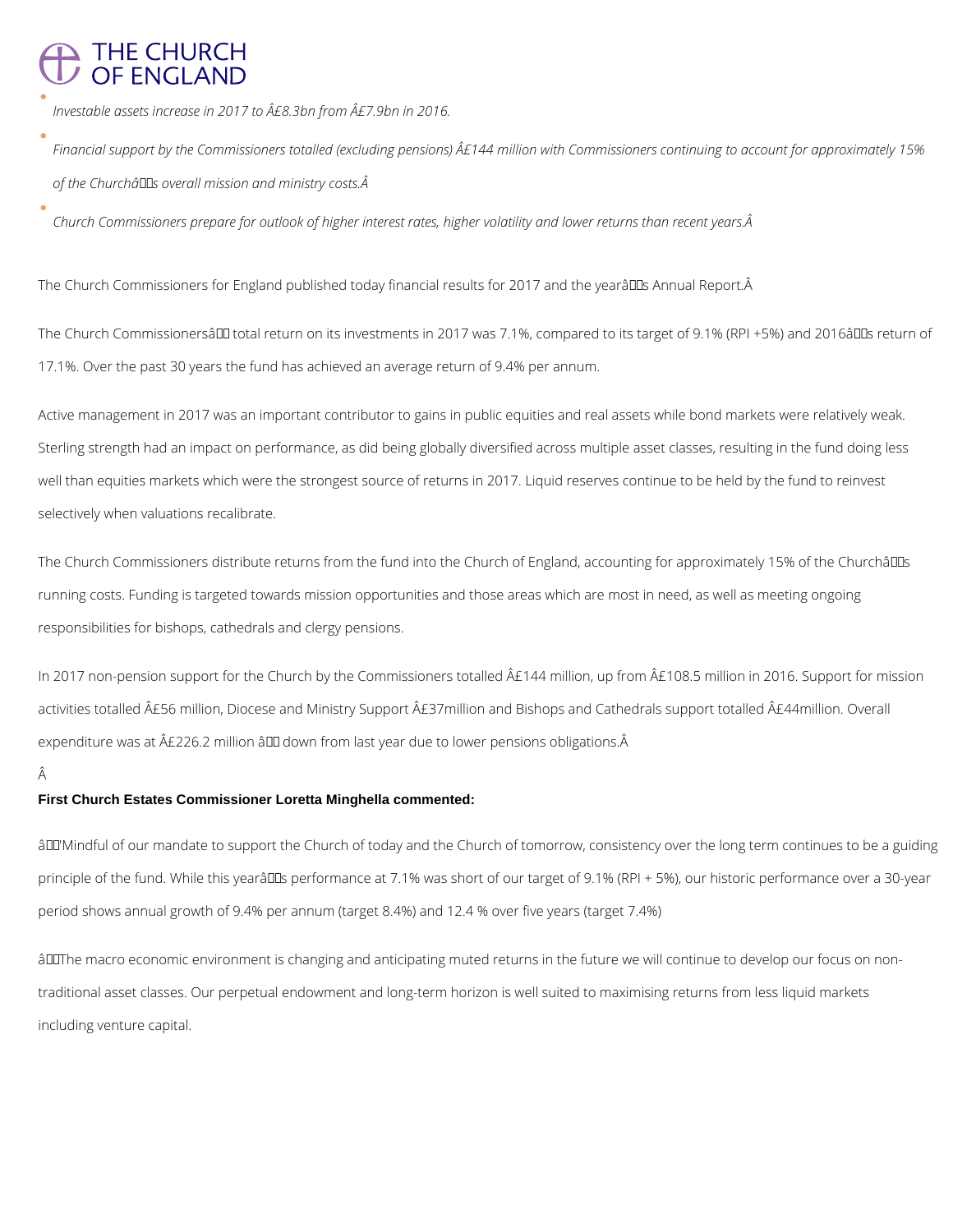âDDWe continue to be at the forefront of responsible investment practice. Taking account of environmental, social and governance (ESG) issues is an intrinsic part of being a good long-term investor, for both ethical and financial reasons, and forms an essential part of our investment analysis and decision-making process. The Church Commissioners have a unique opportunity and responsibility as leading faith investors to work with partners towards the common goodâ  $\Box$   $\hat{A}$   $\hat{A}$ 

Â

#### **Andrew Brown, Secretary of the Church Commissioners, said:**

âDIThe Church Commissioners continue to fund the ChurchâDIs ongoing running costs with a 15% contribution. Part of that included in 2017 the Church Commissionersâ DD Strategic Development Funding for 23 projects spread over 20 dioceses, totaling A£44 million. We are pleased to continue to play our part in funding the long-term future of the Church as we remain forever mindful of our obligation to manage the fund in perpetuityâ.

#### Â

#### **Investment highlights:**

Equities: In 2017 the Commissionersâ D equity portfolio generated strong returns of 15.9%, outperforming the market, which returned 13.2%. Â

The climate-change resolution we co-filed at ExxonMobil received 62% support from shareholders, despite strong opposition from the Board. The company has since agreed to and published the reporting we requested.Â

- Fixed income: The portfolio, which includes investments in global high- yield bonds, emerging market debt and private credit, returned 4.8% in 2017 as credit markets rallied due to continued economic growth and improvements in corporate earnings.
- Private Equity: The private equity portfolio, which invests in unlisted companies, achieved a total return of 7.2% in 2017 and we made further commitments totalling  $\hat{A}E109$  million to the portfolio during the year.  $\hat{A}$  Over the long term, the private equity portfolio has significantly outperformed quoted equity markets and we are looking to increase our allocation.
- Real Assets: On the back of strong performance in previous years, financial returns from the real assets portfolio were much more muted in 2017, delivering 4.0%.
- Property: Commercial property markets continued to perform strongly with a return of 10.5% but other markets, including London residential property and English farmland, were flatter. The strengthening of sterling against the dollar acted as a headwind for overseas holdings.

#### **Responsible Investment and Engagement highlights:**

The Transition Pathway Initiative (TPI) was launched at the London Stock Exchange, and has since grown to be used by asset owners and

managers managing over  $\hat{A}$ £5 trillion of assets.

The Commissionersâ DD engagement team undertook 112 engagements with companies over the course of the year, largely focused on priorities

around climate change, extractive industries, executive remuneration, board diversity and governance.